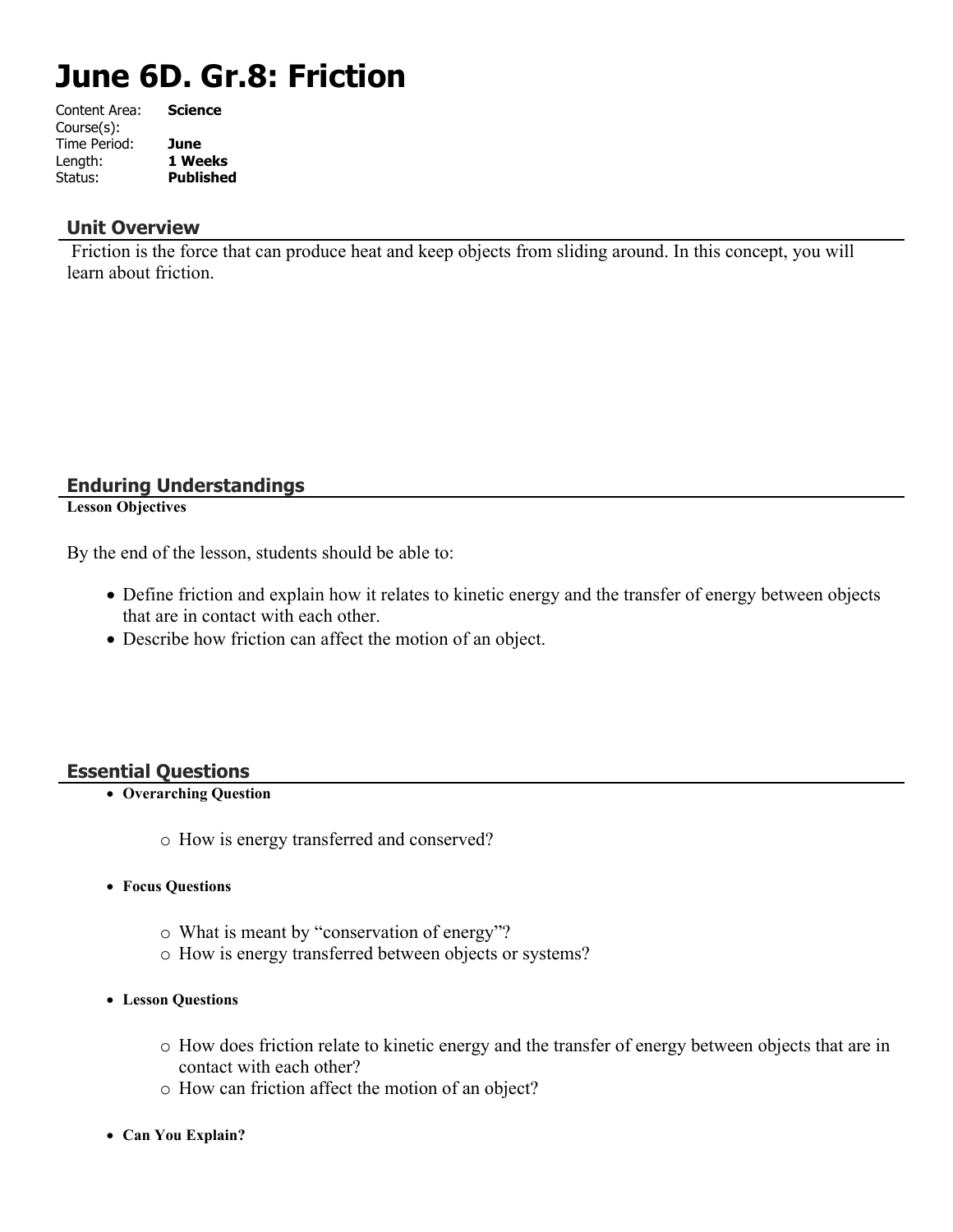# **Instructional Strategies & Learning Activities**

• [The Five E Instructional Model](https://app.discoveryeducation.com/learn/techbook/units/aca7980d-a6c7-475d-9d82-87d45a377a7e/concepts/f0645198-eb76-4c2e-8904-d0a69fb286f6/lesson/sections/16b9e760-ca4e-4811-96ff-d87f6da83985#510be044-2577-4886-8d38-02f86f55bf39)

Science Techbook follows the 5E instructional model. As you plan your lesson, the provided Model Lesson includes strategies for each of the 5Es.

• [Engage \(45–90 minutes\)](https://app.discoveryeducation.com/learn/techbook/units/aca7980d-a6c7-475d-9d82-87d45a377a7e/concepts/f0645198-eb76-4c2e-8904-d0a69fb286f6/lesson/sections/16b9e760-ca4e-4811-96ff-d87f6da83985#e49cbf3d-2ba2-4a45-9209-61988659e554)

Students are presented with the phenomenon of friction as it relates to bicycle riders. Students begin to formulate ideas around the Can You Explain? (CYE) question.

• [Explore \(90 minutes\)](https://app.discoveryeducation.com/learn/techbook/units/aca7980d-a6c7-475d-9d82-87d45a377a7e/concepts/f0645198-eb76-4c2e-8904-d0a69fb286f6/lesson/sections/16b9e760-ca4e-4811-96ff-d87f6da83985#5eec8c5a-c598-414e-9d0e-798f47b5a59c)

Students investigate questions about friction, its relationship to energy transfer, and how it affects the motion of an object. Students complete a Hands-On Activity to investigate kinetic friction.

• [Explain \(45–90 minutes\)](https://app.discoveryeducation.com/learn/techbook/units/aca7980d-a6c7-475d-9d82-87d45a377a7e/concepts/f0645198-eb76-4c2e-8904-d0a69fb286f6/lesson/sections/16b9e760-ca4e-4811-96ff-d87f6da83985#d6906f3a-1b93-4f2d-9d01-43c57f120b0b)

Students construct scientific explanations to the CYE question by including evidence of how friction affects the motion of an object.

• [Elaborate with STEM \(45–135 minutes\)](https://app.discoveryeducation.com/learn/techbook/units/aca7980d-a6c7-475d-9d82-87d45a377a7e/concepts/f0645198-eb76-4c2e-8904-d0a69fb286f6/lesson/sections/16b9e760-ca4e-4811-96ff-d87f6da83985#1e634dde-d9e1-48b6-ad22-44d835757f7c)

Students apply their understanding of friction as they learn about heat shields on rockets ships, model a thought experiment proposed by Galileo, and investigate various surfaces' friction levels.

• [Evaluate \(45–90 minutes\)](https://app.discoveryeducation.com/learn/techbook/units/aca7980d-a6c7-475d-9d82-87d45a377a7e/concepts/f0645198-eb76-4c2e-8904-d0a69fb286f6/lesson/sections/16b9e760-ca4e-4811-96ff-d87f6da83985#3f3d707b-1b8b-4bc6-994f-5f8a861319d4)

Students are evaluated on the state science standards, as well as Standards in ELA/Literacy and Standards in Math standards, using Board Builder and the provided concept summative assessments.

### **Integration of Career Readiness, Life Literacies and Key Skills**

Students will work in small groups or partnerships to conduct investigations, build models or prototypes and present findings.

| TECH.9.4.8.CI.4 | Explore the role of creativity and innovation in career pathways and industries.                    |
|-----------------|-----------------------------------------------------------------------------------------------------|
|                 | An individual's strengths, lifestyle goals, choices, and interests affect employment and<br>income. |
|                 | Gathering and evaluating knowledge and information from a variety of sources, including             |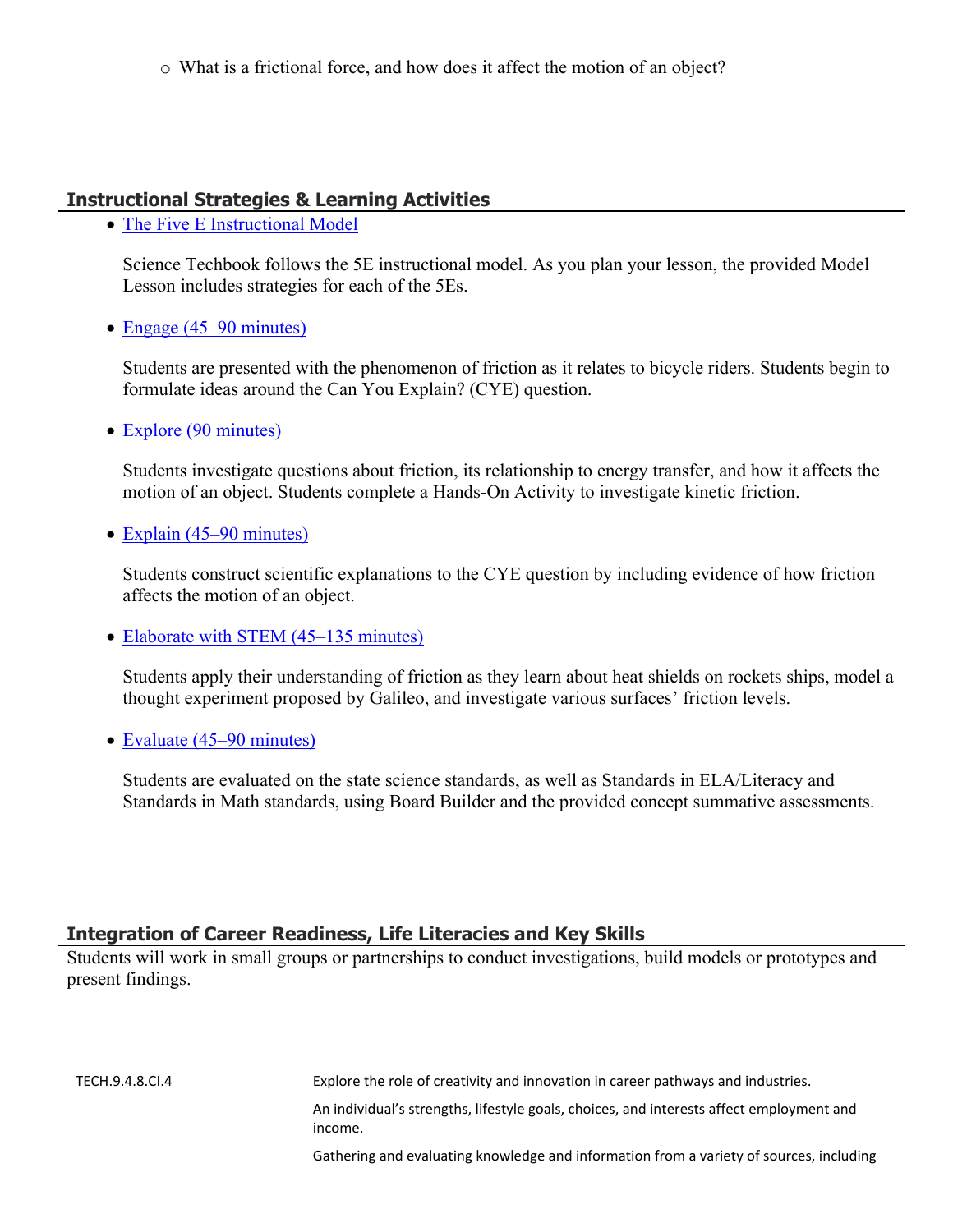|                      | global perspectives, fosters creativity and innovative thinking.                                                                                                                                                                        |  |  |
|----------------------|-----------------------------------------------------------------------------------------------------------------------------------------------------------------------------------------------------------------------------------------|--|--|
|                      | Multiple solutions often exist to solve a problem.                                                                                                                                                                                      |  |  |
| WRK.9.2.8.CAP.3      | Explain how career choices, educational choices, skills, economic conditions, and personal<br>behavior affect income.                                                                                                                   |  |  |
| TECH.9.4.8.CT.3      | Compare past problem-solving solutions to local, national, or global issues and analyze the<br>factors that led to a positive or negative outcome.                                                                                      |  |  |
| <b>TECH.9.4.8.CI</b> | Creativity and Innovation                                                                                                                                                                                                               |  |  |
| <b>TECH.9.4.8.CT</b> | Critical Thinking and Problem-solving                                                                                                                                                                                                   |  |  |
| TECH.9.4.8.TL.2      | Gather data and digitally represent information to communicate a real-world problem<br>(e.g., MS-ESS3-4, 6.1.8.EconET.1, 6.1.8.CivicsPR.4).                                                                                             |  |  |
|                      | Some digital tools are appropriate for gathering, organizing, analyzing, and presenting<br>information, while other types of digital tools are appropriate for creating text,<br>visualizations, models, and communicating with others. |  |  |
| WRK.9.2.8.CAP.2      | Develop a plan that includes information about career areas of interest.                                                                                                                                                                |  |  |
| TECH.9.4.8.TL.3      | Select appropriate tools to organize and present information digitally.                                                                                                                                                                 |  |  |
| <b>WRK.9.2.8.CAP</b> | Career Awareness and Planning                                                                                                                                                                                                           |  |  |

# **Technology and Design Integration**

Technology is fully integrated using Discovery Techbook.

CS.6-8.8.1.8.DA.1 Organize and transform data collected using computational tools to make it usable for a specific purpose. People use digital devices and tools to automate the collection, use, and transformation of data. The manner in which data is collected and transformed is influenced by the type of

digital device(s) available and the intended use of the data.

# **Interdisciplinary Connections**

| LA.SL.8.4 | Present claims and findings, emphasizing salient points in a focused, coherent manner<br>with relevant evidence, sound valid reasoning, and well-chosen details; use appropriate<br>eye contact, adequate volume, and clear pronunciation.                |
|-----------|-----------------------------------------------------------------------------------------------------------------------------------------------------------------------------------------------------------------------------------------------------------|
| LA.RI.8.1 | Cite the textual evidence and make relevant connections that most strongly supports an<br>analysis of what the text says explicitly as well as inferences drawn from the text.                                                                            |
| LA.W.8.1  | Write arguments to support claims with clear reasons and relevant evidence.                                                                                                                                                                               |
| LA.RI.8.4 | Determine the meaning of words and phrases as they are used in a text, including<br>figurative, connotative, and technical meanings; analyze the impact of specific word<br>choices on meaning and tone, including analogies or allusions to other texts. |
| LA.W.8.7  | Conduct short research projects to answer a question (including a self-generated<br>question), drawing on several sources and generating additional related, focused<br>questions that allow for multiple avenues of exploration.                         |
| LA.RI.8.7 | Evaluate the advantages and disadvantages of using different mediums (e.g., print or<br>digital text, video, multimedia) to present a particular topic or idea.                                                                                           |
| LA.W.8.2  | Write informative/explanatory texts to examine a topic and convey ideas, concepts, and<br>information through the selection, organization, and analysis of relevant content.                                                                              |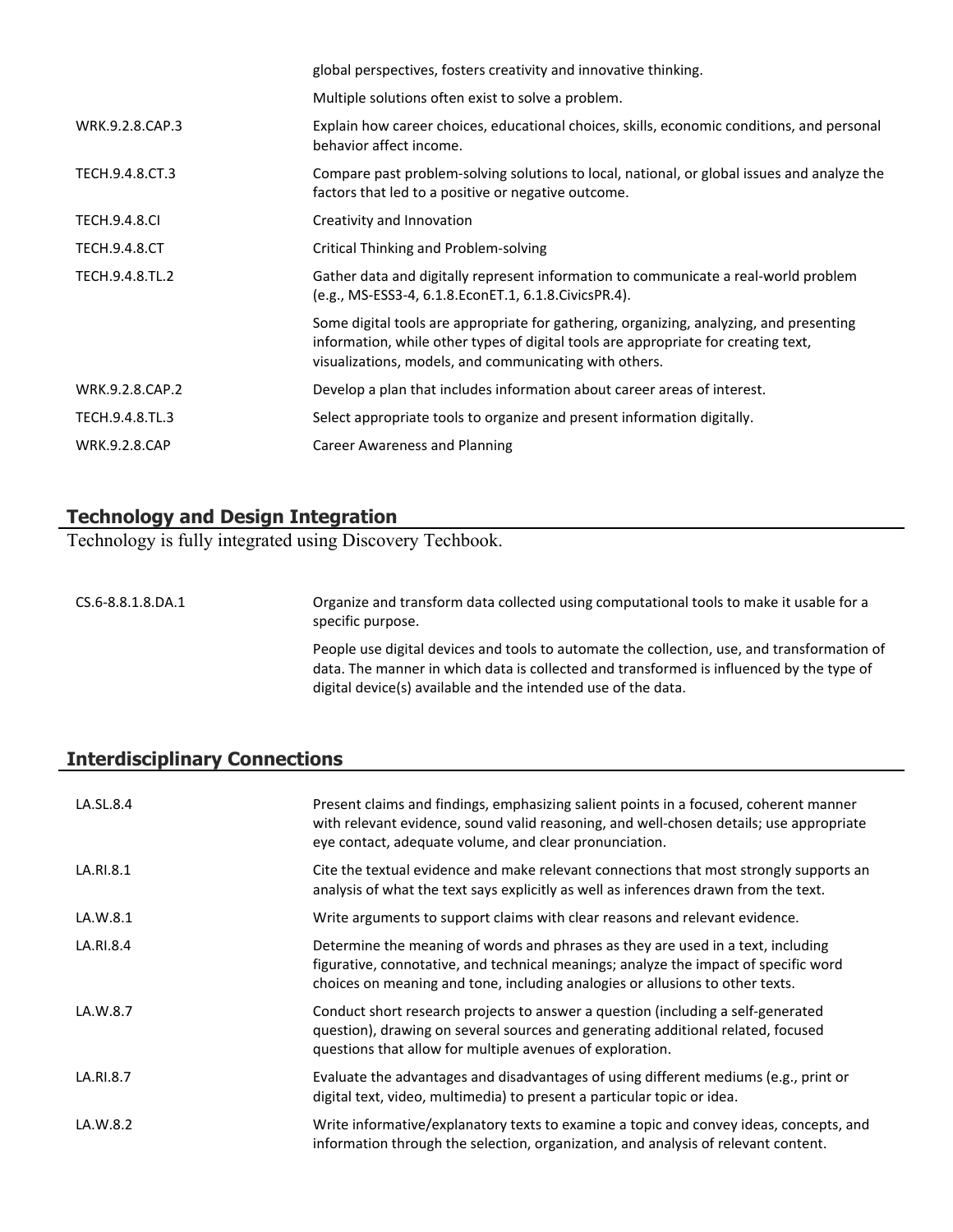| LA.RI.8.8   | Delineate and evaluate the argument and specific claims in a text, assessing whether the<br>reasoning is sound and the evidence is relevant and sufficient; recognize when irrelevant<br>evidence is introduced.                  |
|-------------|-----------------------------------------------------------------------------------------------------------------------------------------------------------------------------------------------------------------------------------|
| LA.RI.8.10  | By the end of the year read and comprehend literary nonfiction at grade level text-<br>complexity or above, with scaffolding as needed.                                                                                           |
| LA.SL.8.1   | Engage effectively in a range of collaborative discussions (one-on-one, in groups, and<br>teacher-led) with diverse partners on grade 8 topics, texts, and issues, building on others'<br>ideas and expressing their own clearly. |
| MA.7.RP.A.2 | Recognize and represent proportional relationships between quantities.                                                                                                                                                            |
| MA.8.F.A.3  | Interpret the equation $\mathbb{Z} = \mathbb{Z} + \mathbb{Z}$ as defining a linear function, whose graph is a straight<br>line; give examples of functions that are not linear.                                                   |
| MA.6.RP.A.1 | Understand the concept of a ratio and use ratio language to describe a ratio relationship<br>between two quantities.                                                                                                              |

# **Differentiation**

| <b>Struggling Students</b>                                                                                                                                                                                                                                                                               | ELL                                                                                                 |                                                                                                                                    | <b>Accelerated Students</b><br>1. Encourage                                                                                                                                              |
|----------------------------------------------------------------------------------------------------------------------------------------------------------------------------------------------------------------------------------------------------------------------------------------------------------|-----------------------------------------------------------------------------------------------------|------------------------------------------------------------------------------------------------------------------------------------|------------------------------------------------------------------------------------------------------------------------------------------------------------------------------------------|
| 1. As students work through the concept,<br>have them keep a list of examples of<br>friction. For each example, help students<br>identify the objects or materials that are<br>rubbing together. Point out examples of<br>friction that are helpful, such as the<br>friction between tires and pavement. | 1. Allow students to read the<br>Spanish version of the<br>vocabulary and terms in this<br>concept. | Reading Passage "Tires on the<br>Road." Students can then read<br>the English version to enhance<br>their understanding of the key | students to<br>explain why<br>family cars<br>have grooves in<br>their tires and<br>racecar tires are<br>smooth and<br>flat.<br>2. Challenge<br>students to<br>describe the<br>effects of |

friction with air on racecar performance.

#### **Additional Lesson Resources**

- [Computer Use by Students \(PDF\)](https://static.discoveryeducation.com/techbook/pdf/ComputerUsebyStudents.pdf)
- [Strategies for Teaching Students with Special Needs \(PDF\)](https://static.discoveryeducation.com/techbook/pdf/StrategiesTeachingSpecialNeeds.pdf)
- [Strategies for Teaching English Language Learners \(PDF\)](https://static.discoveryeducation.com/techbook/pdf/TeachingEnglishLanguageLearners.pdf)
- [Note-Taking Strategies for Students \(PDF\)](https://static.discoveryeducation.com/techbook/pdf/NotetakingStrategies.pdf)
- [Directed Inquiry vs Guided Inquiry \(PDF\)](https://static.discoveryeducation.com/techbook/pdf/DirectedInquiryvsGuidedInquiry.pdf)
- More Actions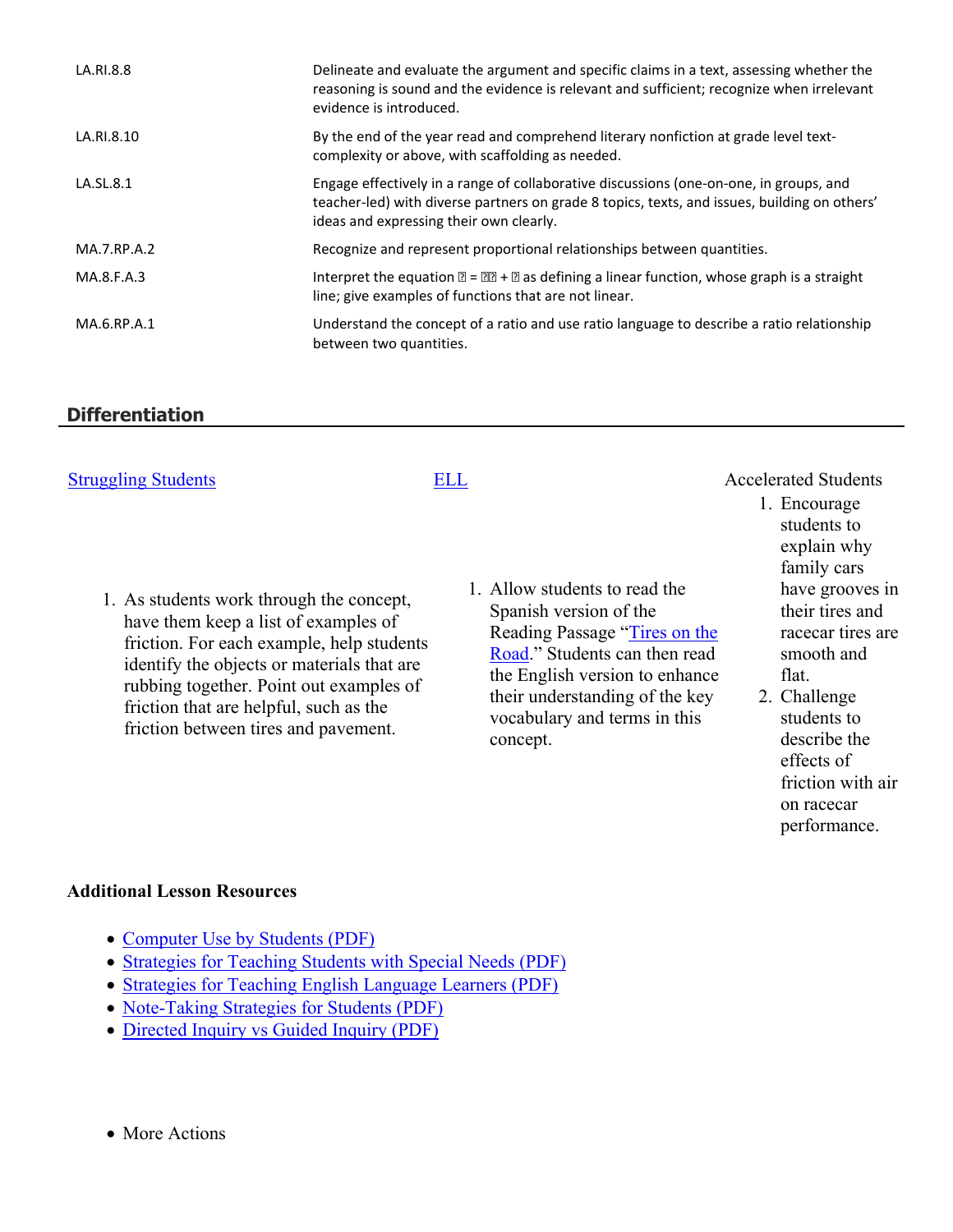- $\bullet$
- $\bullet$

# $\vert \mathbf{x} \vert$ Live Chat

[Differentiation in science](http://www.brighthubeducation.com/teaching-gifted-students/65181-differentiation-techniques-and-activities-in-the-classroom-for-gifted-students/) can be accomplished in several ways. Once you have given a pre-test to students, you know what information has already been mastered and what they still need to work on. Next, you design activities, discussions, lectures, and so on to teach information to students. The best way is to have two or three groups of students divided by ability level.

While you are instructing one group, the other groups are working on activities to further their knowledge of the concepts. For example, while you are helping one group learn the planet names in order, another group is researching climate, size, and distance from the moon of each planet. Then the groups switch, and you instruct the second group on another objective from the space unit. The first group practices writing the order of the planets and drawing a diagram of them.

Here are some ideas for the classroom when you are using differentiation in science:

- Create a tic-tac-toe board that lists different activities at different ability levels. When students aren't involved in direct instruction with you, they can work on activities from their tic-tac-toe board. These boards have nine squares, like a tic-tac-toe board; and each square lists an activity that corresponds with the science unit. For example, one solar system activity for advanced science students might be to create a power point presentation about eclipses. For beginning students, an activity might be to make a poster for one of the planets and include important data such as size, order from the sun, whether it has moons, and so on.
- Find websites on the current science unit that students can explore on their own.
- Allow students to work in small groups to create a project throughout the entire unit. For example, one group might create a solar system model to scale. Another group might write a play about the solar system. This is an activity these groups can work on while they are not working directly with you.

Differentiation in science gets students excited to learn because it challenges them to expand their knowledge and skills, instead of teaching the whole group concepts they have already mastered

# **Modifications & Accommodations**

Refer to QSAC EXCEL SMALL SPED ACCOMMOCATIONS spreadsheet in this discipline.

**Modifications and Accommodations used in this unit:**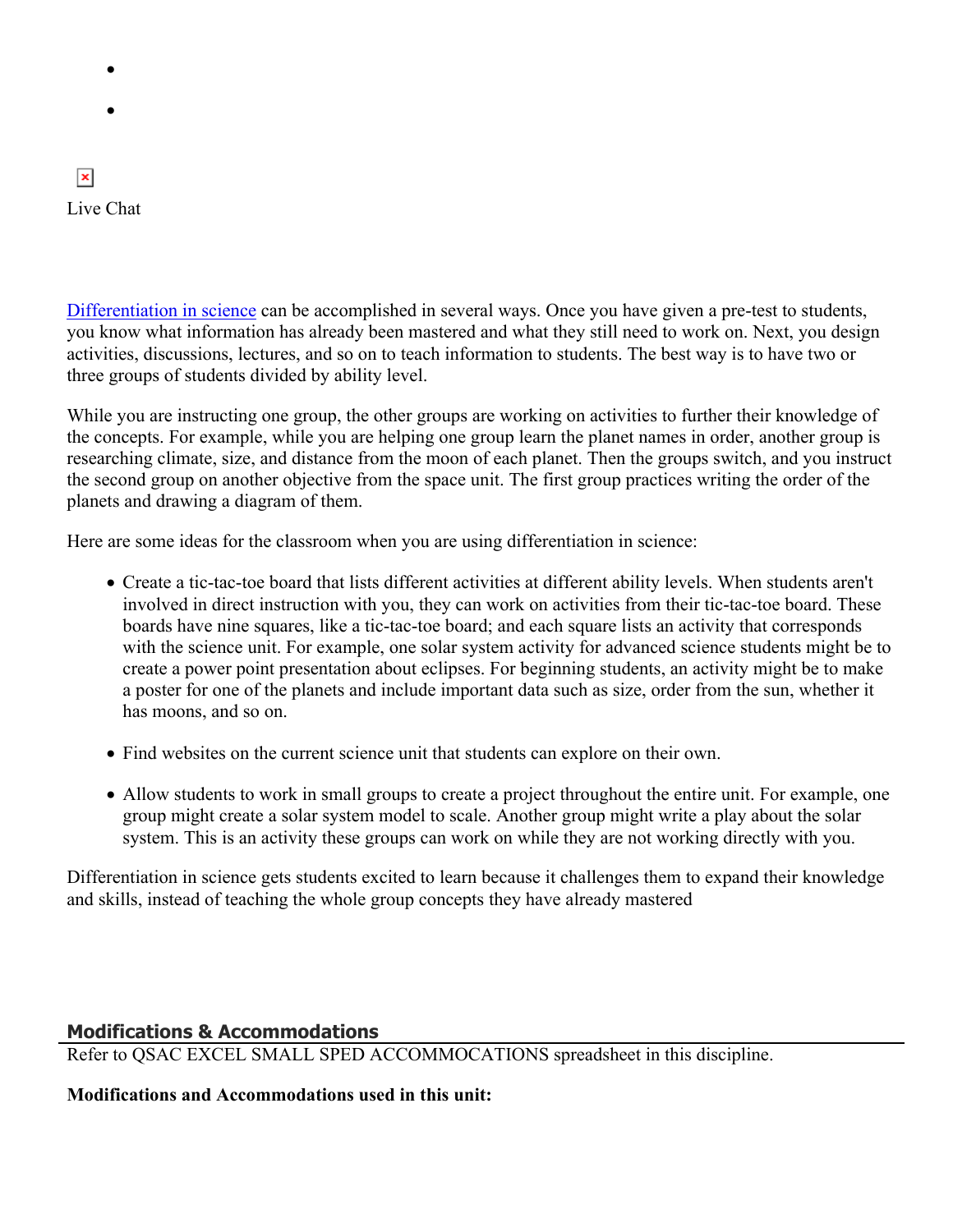In addition to differentiated instruction, IEP's and 504 accommocations will be utilized.

In addition to differentiated instruction, IEP's and 504 accommocations will be utilized.

# **Benchmark Assessments**

**Benchmark Assessments** are given periodically (e.g., at the end of every quarter or as frequently as once per month) throughout a school year to establish baseline achievement data and measure progress toward a standard or set of academic standards and goals.

### **Schoolwide Benchmark assessments:**

Aimsweb benchmarks 3X a year

Linkit Benchmarks 3X a year

### **Additional Benchmarks used in this unit:**

Pre and post assessments to measure growth.

# **Formative Assessments**

Assessment allows both instructor and student to monitor progress towards achieving learning objectives, and can be approached in a variety of ways. **Formative assessment** refers to tools that identify misconceptions, struggles, and learning gaps along the way and assess how to close those gaps. It includes effective tools for helping to shape learning, and can even bolster students' abilities to take ownership of their learning when they understand that the goal is to improve learning, not apply final marks (Trumbull and Lash, 2013). It can include students assessing themselves, peers, or even the instructor, through writing, quizzes, conversation, and more. In short, formative assessment occurs throughout a class or course, and seeks to improve student achievement of learning objectives through approaches that can support specific student needs (Theal and Franklin, 2010, p. 151).

### **Formative Assessments used in this unit:**

See assessments located in links above.